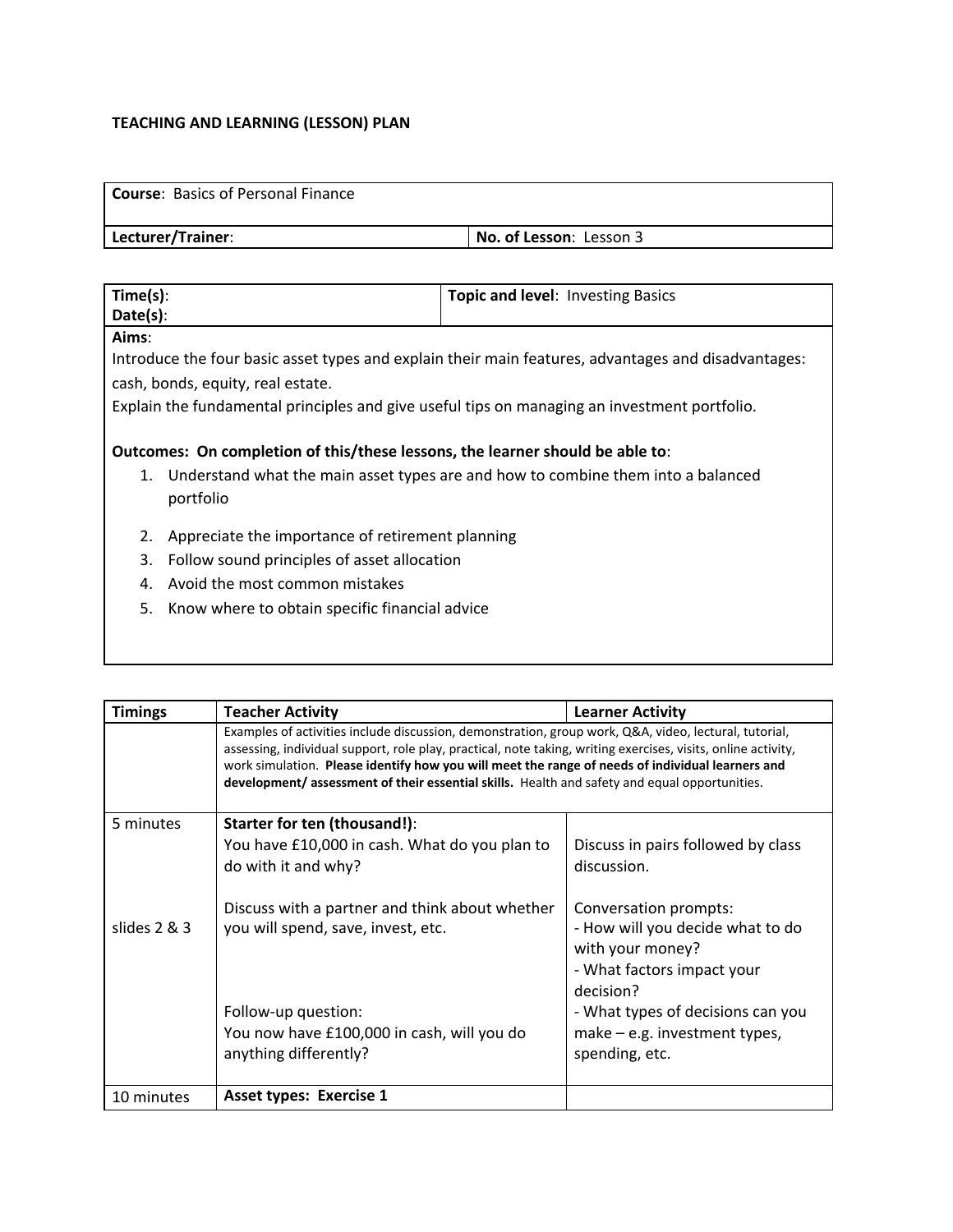| slide 4                    | Teacher introduces the 4 asset types using the<br>Asset Types Worksheets.<br>Each student receives a print-out of the<br>worksheet or it is shown on a screen. Students<br>are asked to match the definition of the<br>investment with the asset type on the<br>worksheet.                                                                                                                                                                                                                                                                                                                                                                                 | Students present their answers for<br>the 4 cases.<br>Teacher goes through the answers,<br>corrects mistakes, adds<br>explanations where needed.<br>Start a discussion as to what was<br>surprising, expected, anything they<br>don't understand, can they think of<br>any other niche investments? |
|----------------------------|------------------------------------------------------------------------------------------------------------------------------------------------------------------------------------------------------------------------------------------------------------------------------------------------------------------------------------------------------------------------------------------------------------------------------------------------------------------------------------------------------------------------------------------------------------------------------------------------------------------------------------------------------------|-----------------------------------------------------------------------------------------------------------------------------------------------------------------------------------------------------------------------------------------------------------------------------------------------------|
| 10 minutes<br>slide 4      | <b>Asset types: Exercise 2</b><br>Teacher reviews the 4 asset types by putting up<br>1 slide for each, listing different features and<br>asking students to identify which of them are<br>advantages or disadvantages of the asset.                                                                                                                                                                                                                                                                                                                                                                                                                        | For each asset type in sequence:<br>students discuss in groups and<br>present answers; teacher corrects<br>and adds explanations if needed.                                                                                                                                                         |
| 10 minutes<br>slides 5 & 6 | Portfolio management rules and tips:<br>Read through slideshow on principles and tips<br>for managing a portfolio:<br>Diversify - don't put all your eggs in<br>1.<br>one basket<br>Don't try to time the market $-$ "buy and<br>2.<br>hold" is better<br>Balance risk and reward - higher risk<br>3.<br>should promise higher reward<br>Watch you asset allocation - rebalance<br>4.<br>from time<br>Stocks for the long run - prices change<br>5.<br>but return most in the long run<br>Keep cash for emergencies<br>6.<br>Investing is not speculating - only risk<br>7.<br>sums that you can afford to lose<br>Reduce complexity, fees and taxes<br>8. | Students read through 2 slides on<br>rules and tips of portfolio<br>management.<br>Teachers asks students why they<br>think these features are important,<br>give examples of people they know<br>who have done well or on the<br>contrary made mistakes on any of<br>these accounts.               |
| 15 minutes                 | Myths about investing quiz:                                                                                                                                                                                                                                                                                                                                                                                                                                                                                                                                                                                                                                |                                                                                                                                                                                                                                                                                                     |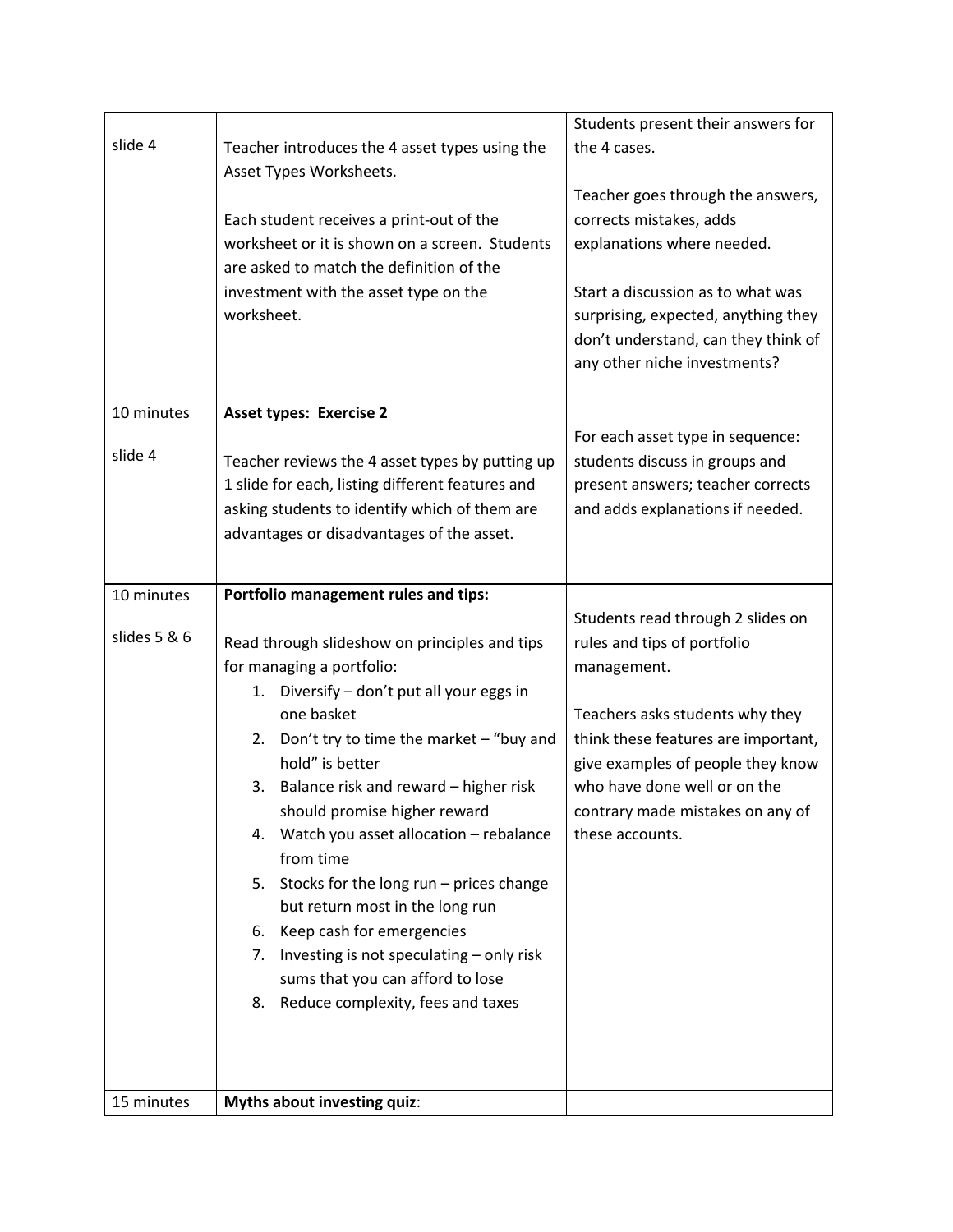|           | Teacher puts up 5 questions/scenarios and asks<br>students whether their choices are good.                                                                                                                                                                                                                  | Quiz illustrating important portfolio<br>management questions; encourage |
|-----------|-------------------------------------------------------------------------------------------------------------------------------------------------------------------------------------------------------------------------------------------------------------------------------------------------------------|--------------------------------------------------------------------------|
|           |                                                                                                                                                                                                                                                                                                             | students to explain their decisions,                                     |
|           | Scenario 1 answer (slide 7):                                                                                                                                                                                                                                                                                | discuss the key lessons from each                                        |
|           | Although Sarah could generate high returns, it<br>is important to have a balanced portfolio and<br>90% of investable funds in stocks is high risk.<br>She must be comfortable with this. Key lesson:<br>balance risk and reward with a portfolio<br>including a suitable mix of stocks, bonds, and<br>cash. | scenario.                                                                |
|           | Scenario 2 answer (slide 8):<br>Yes - without knowledge of the context, Jack                                                                                                                                                                                                                                |                                                                          |
|           | has not put all his eggs in one basket. If the                                                                                                                                                                                                                                                              |                                                                          |
|           | company he invests in collapses, he has not lost                                                                                                                                                                                                                                                            |                                                                          |
|           | all his money. Key lesson: diversify to reduce                                                                                                                                                                                                                                                              |                                                                          |
|           | risk and identify more opportunities.                                                                                                                                                                                                                                                                       |                                                                          |
|           | Scenario 3 answer (slide 9)                                                                                                                                                                                                                                                                                 |                                                                          |
|           | High risk - over short periods like a few months,                                                                                                                                                                                                                                                           |                                                                          |
|           | stocks can decline substantially. If Jenny wants                                                                                                                                                                                                                                                            |                                                                          |
|           | to make sure she has enough cash for a                                                                                                                                                                                                                                                                      |                                                                          |
|           | reasonable down-payment, she should avoid                                                                                                                                                                                                                                                                   |                                                                          |
|           | putting all her funds in more volatile                                                                                                                                                                                                                                                                      |                                                                          |
|           | investments.                                                                                                                                                                                                                                                                                                |                                                                          |
|           | Scenario 4 answer (slide 10)                                                                                                                                                                                                                                                                                |                                                                          |
|           | Yes - while you can successfully speculate to                                                                                                                                                                                                                                                               |                                                                          |
|           | generate higher returns, you never know when                                                                                                                                                                                                                                                                |                                                                          |
|           | prices are high or low! Trying to guess is like                                                                                                                                                                                                                                                             |                                                                          |
|           | seeking to outsmart the combined wisdom of                                                                                                                                                                                                                                                                  |                                                                          |
|           | all other market participants Even                                                                                                                                                                                                                                                                          |                                                                          |
|           | professional investment managers have a hard                                                                                                                                                                                                                                                                |                                                                          |
|           | time doing this! With buy and hold, you incur<br>less trading fees. Key lesson: for individual                                                                                                                                                                                                              |                                                                          |
|           | investors, buying and selling stocks regularly is                                                                                                                                                                                                                                                           |                                                                          |
|           | a dangerous game                                                                                                                                                                                                                                                                                            |                                                                          |
| 5 minutes | <b>Sources of financial advice:</b>                                                                                                                                                                                                                                                                         |                                                                          |
|           |                                                                                                                                                                                                                                                                                                             | Students discuss, teachers answers                                       |
| slide 11  | Get students to discuss and list all the sources                                                                                                                                                                                                                                                            | questions.                                                               |
|           | of information/investment advice; encourage                                                                                                                                                                                                                                                                 |                                                                          |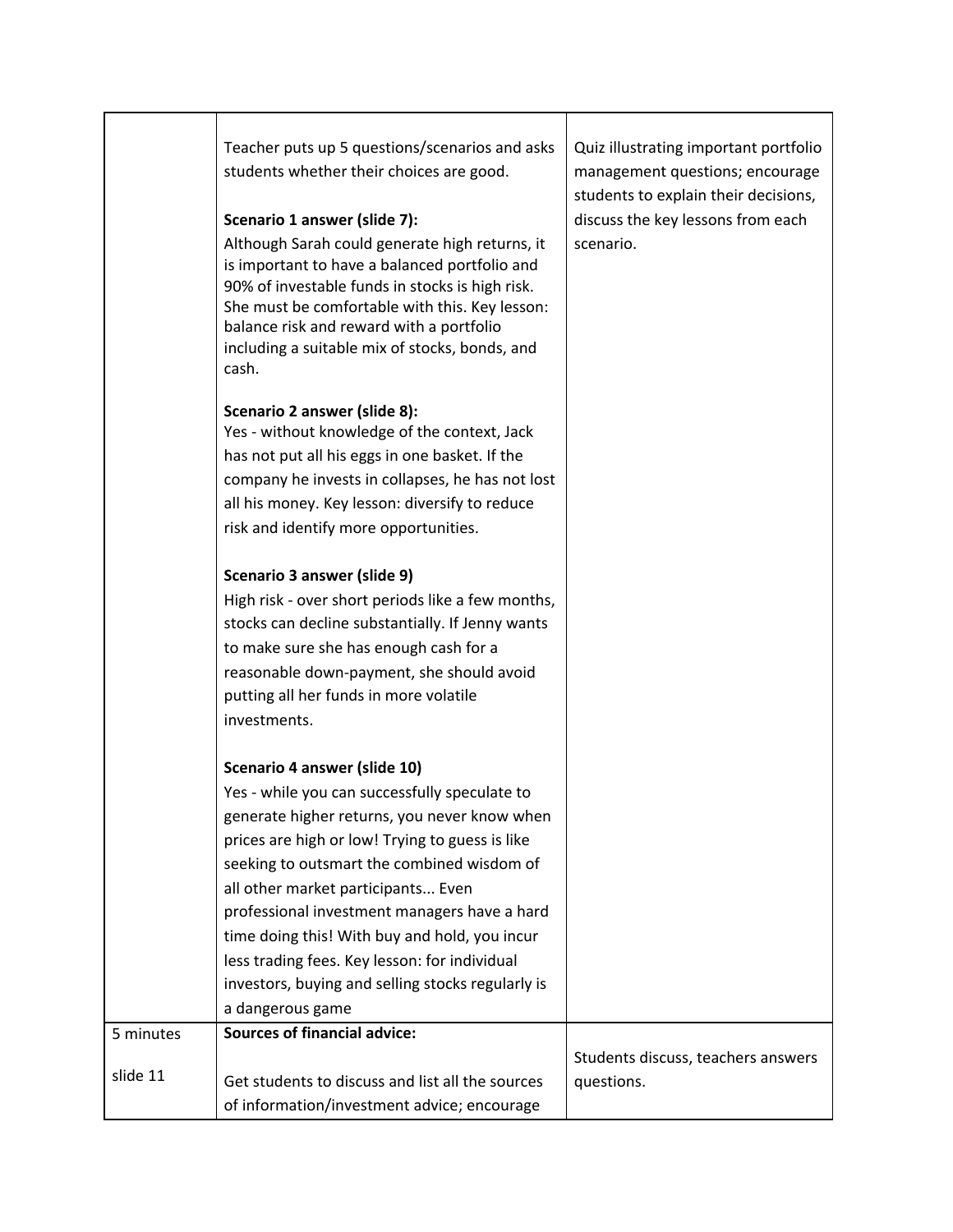|           | students to think about a broad range, e.g.,<br>consumer websites, financial advisors, etc.<br>Display slide with sources of financial advice<br>and drawbacks/cautions.                                               |  |
|-----------|------------------------------------------------------------------------------------------------------------------------------------------------------------------------------------------------------------------------|--|
| 3 minutes | Recap:                                                                                                                                                                                                                 |  |
| slide 12  |                                                                                                                                                                                                                        |  |
|           | Remind students of key lessons: four basic<br>asset types, diversification, knowing your<br>objectives, stocks for the long run, buy and hold<br>Do students feel more confident discussing the<br>world of investing? |  |

## **Resources required**:

- Investing Basics Worksheets
- Investing Basics Slide Deck

## **Additional Material**:

Mini-course and test on Basics of Financial Literacy: [www.elioragames/basics-of-financial-literacy-mini-course-test/](http://www.elioragames/basics-of-financial-literacy-mini-course-test/)

## **Methods of assessment during this lesson/training session**:

5 Multiple-Choice Questions, 60 second discussion in pairs on each one, and then 60 second discussion as a group:

**Evaluation**: Please put brief comments on the effectiveness of this/these lesson(s). You may wish to use this as prompt for discussions for your course/subject log book under the heading teaching and learning. Please comment on, where appropriate, inclusive learning, achievement and learner feedback. Differentiations, Equal Opportunities.

**What were the strengths of this lesson?**